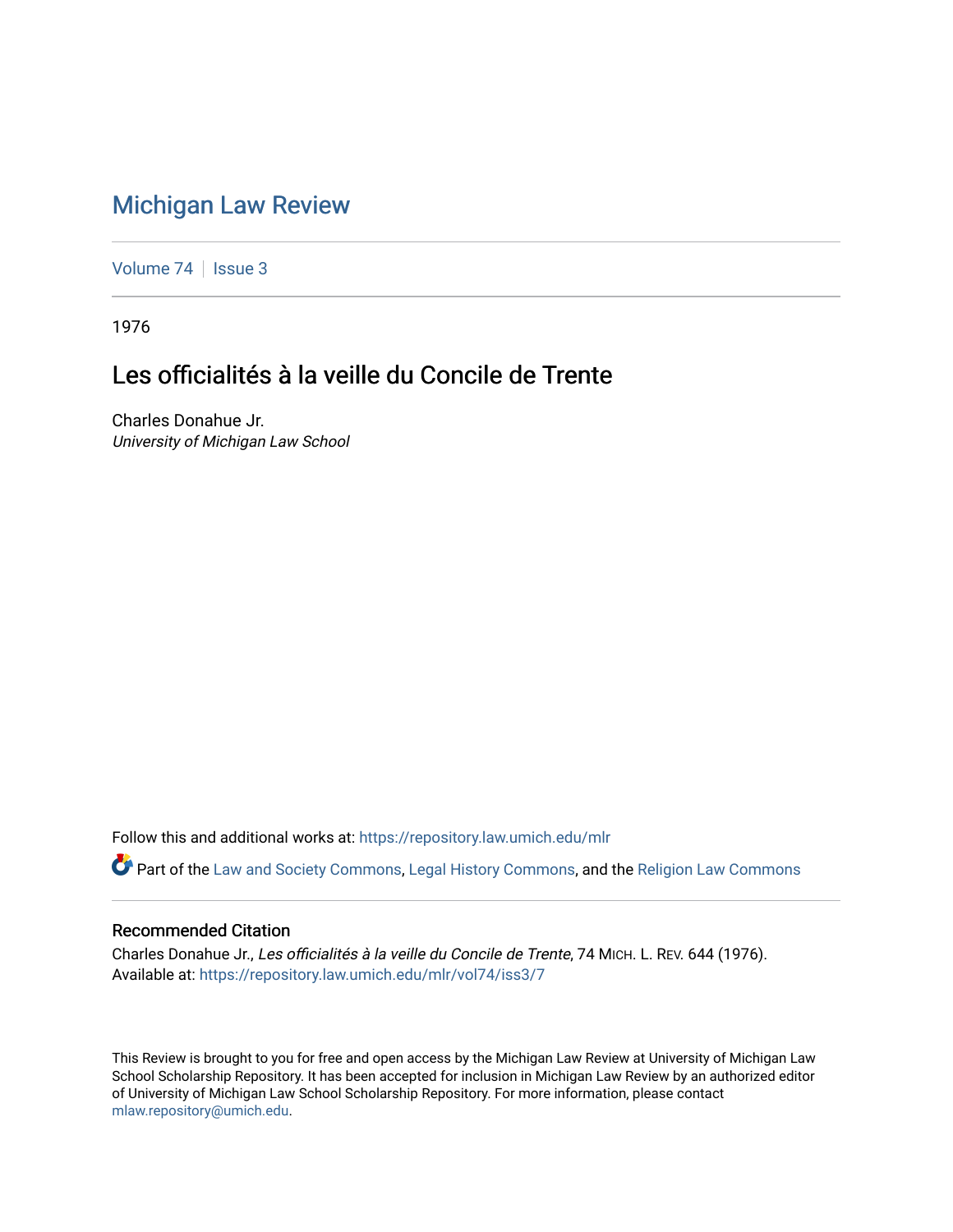### BOOK REVIEWS

LES OFFICIALITÉS À LA VEILLE DU CONCILE DE TRENTE. BY *Anne Lefebvre-Teillard.* Paris: R. Pichon et R. Durand-Auzias. 1973. Pp. vii, 291. (Bibliotheque d'Histoire du Droit et Droit Romain, no. 19) 48 FF.

Like the blind men examining the elephant in the child's poem, scholars examining the practice of church courts in the Middle Ages and Renaissance have tended to assume that the part which they have studied is representative of the whole.<sup>1</sup> There are, indeed, powerful reasons for assuming the unitary nature of church court practice: The canon law taught in the universities knew no national boundaries, and until the Reformation the church courts recognized a superior jurisdiction in the Court of Rome. Furthermore, the records of the church courts are scattered, spotty, hard to read, and largely unpublished. Once one has gone through the painful process of mastering the records of a given jurisdiction for a given period, it is altogether too tempting to assume that one has an adequate picture of the whole. As we are now coming to realize, however, the practice of the church courts was not unitary; it varied from place to place, not only between countries but within countries, and it also varied over time, not only as the academic and papal law evolved, but also quite independently of that evolution.<sup>2</sup>

For the legal historian, the great interest of the church courts lies in these variations. How are we to explain them? The church courts are the intersection point of a number of competing forces: the academic canon law with its highly developed, sometimes abstruse doctrines; the papacy with its ever-changing political influence; secular law and institutions, the former completing the legal setting within which the church courts operated, the latter concerned with protecting their secular jurisdiction; and local society, which created the problems which the church courts were called upon to resolve. Thus, the church courts provide an excellent paradigm for the study of the way in which law and society interact. Although it is possible •to study the interaction of these forces in the context of one particular

<sup>2.</sup> *See, e.g.,* pp. 179-206, for variations in the French practice of granting separations.



<sup>1.</sup> P. HAIR, BEFORE TIIE BAWDY COURT (1972), is particularly prone to this offense, and even P. FOURNIER, LES OFFICIALITES AU MOYEN AGE (1880), has a tendency to fill in details from the academic canon law when he lacks documentation from the practice.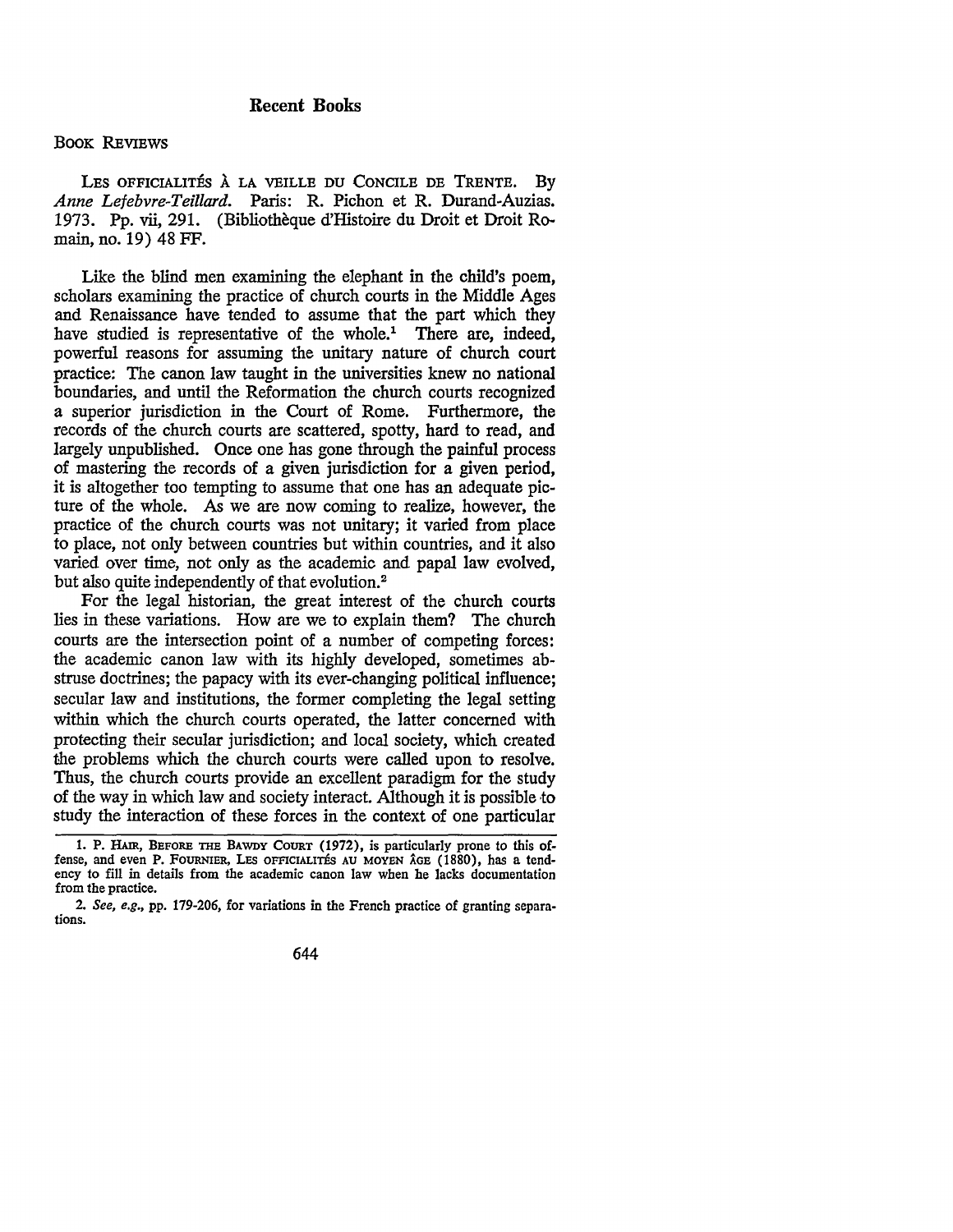.court, a comparative dimension aids in helping us to understand which element—church law or institutions, secular law or institutions, or local society-was decisive in shaping the practice of the church courts.

Mme. Lefebvre-Teillard has studied the French *officialités<sup>3</sup>* from 1490 to 1540. Although she relies heavily on the most complete set of church-court records from her period-those of the court of the archdeacon of Paris-she. seems to have examined all of the known deposits of French church-court records from her period, and, in some cases, she has searched beyond her period (pp. 3-12). She is quite conscious of the variations among her courts, both as to the different types of cases brought before them and as to the ways in which those cases were resolved;<sup>4</sup> she tries, as many students of the church courts have not,<sup> $5$ </sup> to show the relationship between the academic canon law and the actual practice of her courts; she offers a comprehensive view of the relationship between the church courts and the secular courts in her period (pp. 129-38); and she occasionally provides insights into the relationship of the church courts to the society in which they operated. $6$  Yet, good as the book is, it can only be regarded as a beginning.

I leave to the margin my technical criticisms of the book, $<sup>7</sup>$  save</sup>

4. One should not take too seriously her assertion of a *"unite profonde du systeme Judiciaire et du droit applique"* (p. 4). The contents of the book substantially qualify this assertion. *See, e.g.,* pp. 116-19, 254-63 (testamentary cases); pp. 222-50 (contract cases).

5. See, e.g., B. WOODCOCK, MEDIEVAL ECCLESIASTICAL COURTS IN THE DIOCESE OF CANTERBURY 4 (1952) ("[N]o adequate basis exists for the correlation of the practice of particular courts with the injunctions of the canon law").

6. *See, e.g.,* pp. 242-43 (discussion of inflation and the obligation to pay a fixed sum of money).

7. My most serious criticism has to do with the number of errors in the quotations from Latin documents. For example, there are twenty-seven errors and questionable readings on the first two pages of the *Documents Annexes* (pp. 267-68). These range in seriousness from omission of (or failure to supply) a conjunction (Doc, **1,** between *prosequitur* and *se iactavit);* to failure to extend (Doc. 2, *id.* for *idem);* to a fairly consistent practice of transcribing *tt* as *ct,* making forms of *mittere*  (Docs. 1 & 3) look like forms of *mingere* (wicked thought!); to false agreement (Doc. 6, *hanc* for *hunc).* Such a high rate of error can only cast doubts on the accuracy of Mme. Lefebvre-Teillard's readings which are not obviously erroneous.

Further, Mme. Lefebvre-Teillard's apparatus of footnotes leaves much to be desired. She makes a number of substantive statements for which she offers no support, *e.g.,* p. 46 (with regard to the age of majority); p. *59* n.79 (with regard to interlocutory sentences); p. 252 n.10 bis (with regard to prenuptial contracts), or for which she offers support without citation, *e.g.*, p. 148 n.7 (synodal statutes). Im-

<sup>3.</sup> The word is hard to translate. "Officiality" is not often used in English, and "church court" is both too broad in that it encompasses courts which had no official, such as a court of papal judges delegate, and too narrow in that it implies exercise solely of what today we would regard as judicial functions; the *officialites* also performed administrative or quasi-judicial functions. We can preserve the ambiguity of the term if we define an *officialité* as a department of ecclesiastical governance, headed by a functionary known as an official who exercised the jurisdiction of a su- perior ecclesiastical officer, such as a bishop or archdeacon. *See* pp. 25-32.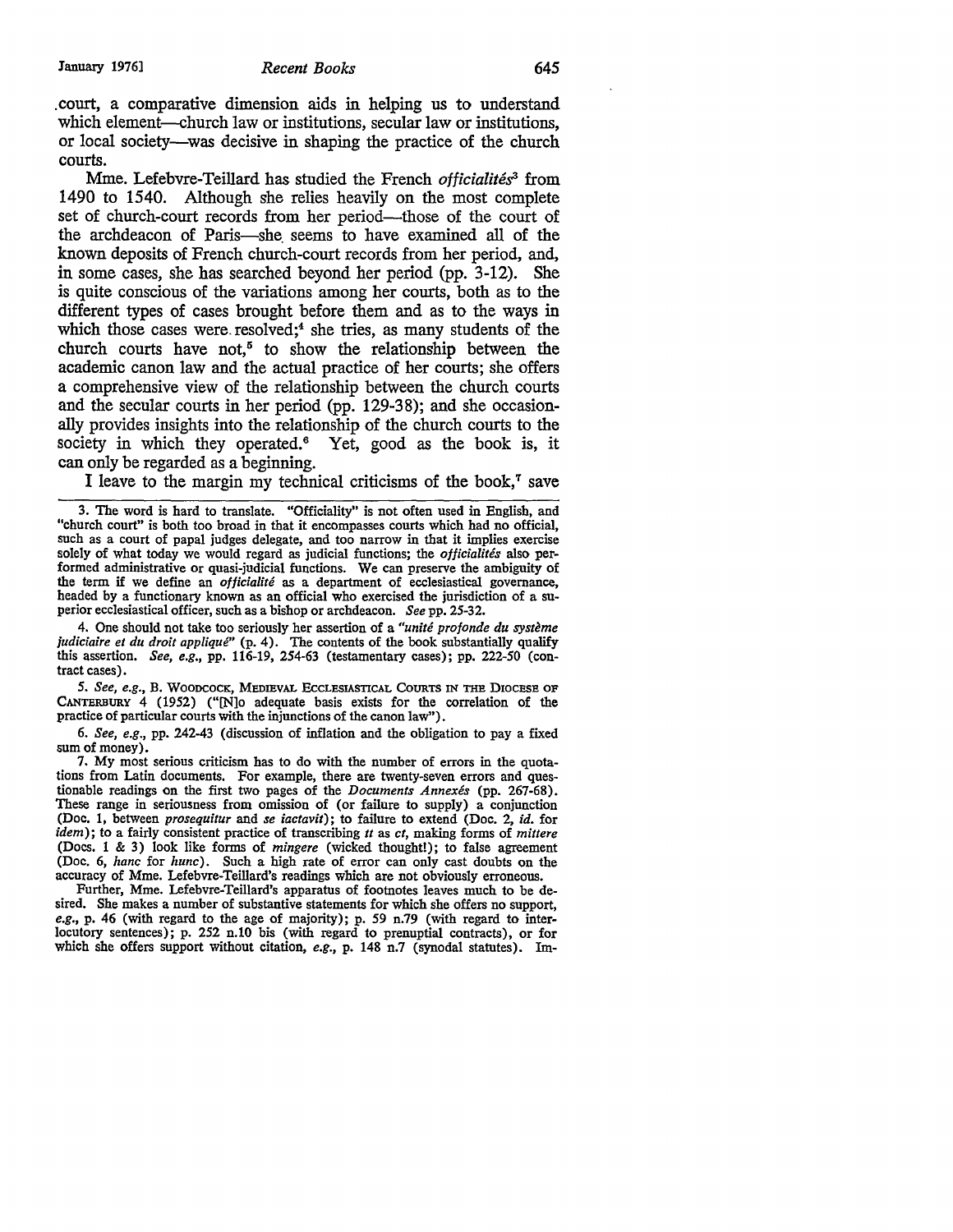to say that it is marred by an unusually large number of silly errors and omissions, which do not, so far as I can tell, affect its main themes. My major concern, however, is with the scope of the book. Mme. Lefebvre-Teillard takes a nation, France, as the geographical area for her survey. This is a natural choice given the relative ease of access to archives in one's own country; moreover, of the forces which determined church-court practice, the secular law (to a considerable extent), and ecclesiastical institutions (to a certain extent), operated on a national level. On the other hand, the academic canon law and the papacy transcended national boundaries, while society tended to operate on a much more local level than it does today. By choosing a national scope for her study, Mme. Lefebvre-Teillard runs the risk of overemphasizing those influences on the practice of the church courts which operated on a national level, and underemphasizing those which operated on either a supranational or a local level.

Because Mme. Lefebvre-Teillard's book does not provide enough of the personal and social context of the local church-court practice, it fails as a local study, as a building block upon which broader studies can be based. For example, one of Mme. Lefebvre-Teillard's most interesting findings is that during the period covered by her study the *officialite* of Cambrai and that of Montivilliers differed markedly from the rest of France in their practice of granting marital separations (pp. 201-05). Cambrai's practice was loose: The court granted separations from bed and board on the ground of what we might, without too much anachronism, call "irretrievable breakdown of the marriage" (morum incompatibilitas). Montivilliers' practice, on the other hand, was strict: The court apparently refused to grant even separation of goods on the ground of simple cruelty. The church courts in the rest of France seem to have fallen some place in between, granting separation of goods fairly freely but reserving separation from bed and board for cases of adultery or aggravated cruelty.<sup>8</sup>

8. Separation from bed and board *(separatio quoad thorum)* carried with it most of the consequences of modem divorce, except that the parties were not free to re- marry (pp. 185-86); separation of goods *(separatio quoad bona)* was, in fact, more than a separation of property: the parties were permitted to live apart. They were,

portant concepts are sometimes not defined, *e.g.,* letters *nisi,* pp. 98, 116, *125,* 269 a reference to *"un système de prévention"*; that system is not defined until p. 45, where we are told (n.3) that more details will be forthcoming on p. 234; p. 234 does not say anything about the system, which is, in fact, discussed on pp. 140-43. It is useless to multiply the examples of misprints, *e.g.,* pp. 132 n.219, 224 *1.21* (wrong font); p. *245* (n.141 misnumbered "142"), or miscitations, *e.g.,* p. *56* n.61 ("Decretales 11, 22, 12" for "Décrétales II, 22, 12"); p. 57 n.72 ("Décrétales 11, 19, 4" for "Décrétales II, 19, 4"[?]). Suffice it to say that the cause of scholarship would have been better served if the production of this book had been delayed for some thorough editorial work.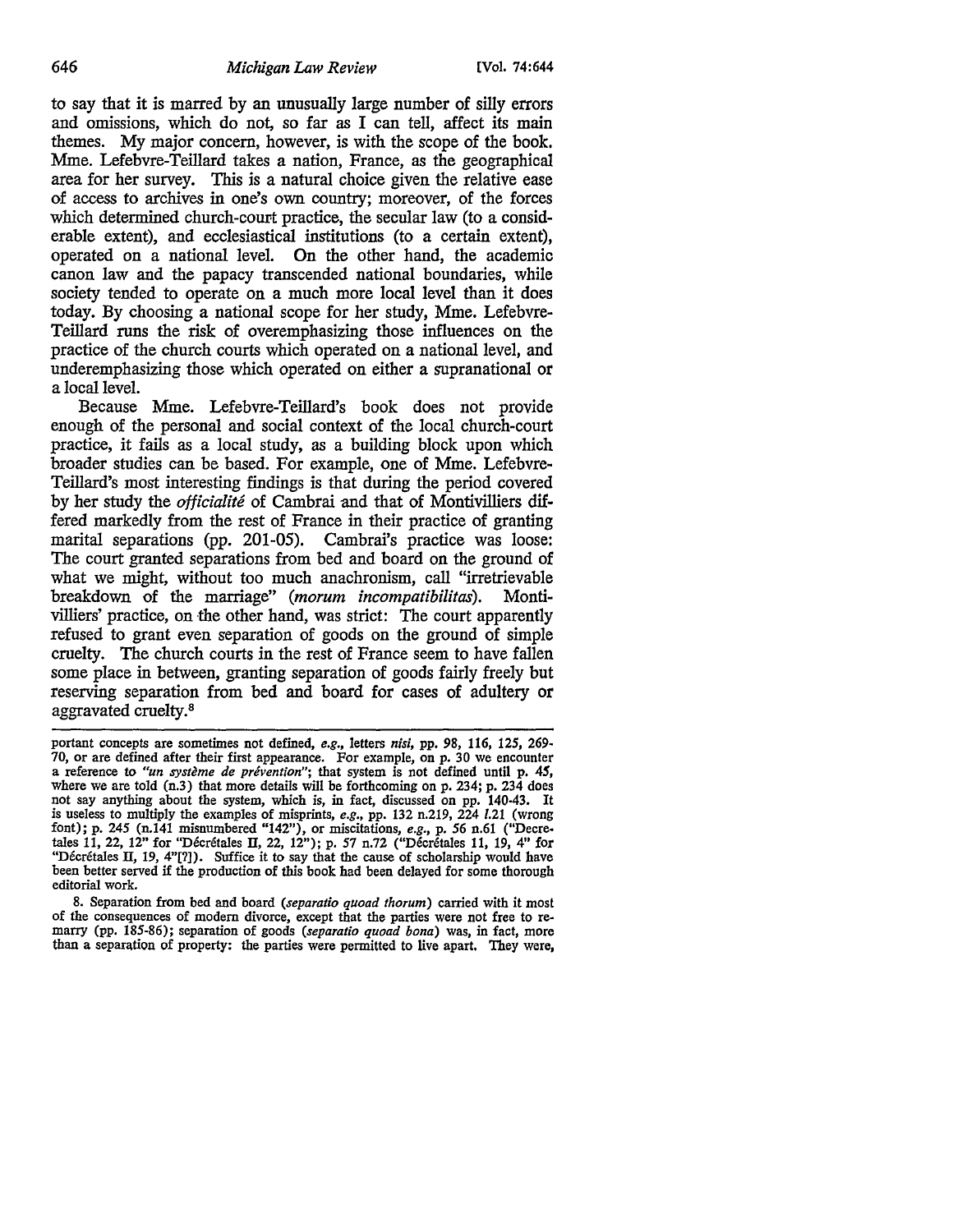Why did Cambrai and Montivilliers develop practices so different from each other and from the rest of France? The period is short enough that we could be dealing with nothing more than the idiosyncracies of two judges. But Mme. Lefebvre-Teillard does not tell us who the judges were, much less what, if anything, is known about them. Another possibility is that this divergence in practice can be traced to differences in the underlying customary law. Both the central part of modern Belgium, in which much of the diocese of Cambrai lay, and Normandy, in which the small monastic jurisdiction of Montivilliers lay, had their own distinctive customary law during this period.<sup>9</sup> Or perhaps the differences in the practice of these two jurisdictions can be explained politically. Cambrai was not subject to the French king in this period;<sup>10</sup> Montivilliers was a curiosity, an exempt jurisdiction under the control of an abbess and hence out of the mainstream of political and ecclesiastical life.<sup>11</sup> Or perhaps the differences can be traced to the social structures or customs of the two areas, or to the types of litigants coming before the two courts. Mme. Lefebvre-Teillard has not given us the answers to these questions or even much of the information needed to construct answers.12

Although further intensive research into the local practice of the church courts is obviously necessary, I think the time has come when we should also begin to compare ecclesiastical practice across national boundaries. Such comparisons would aid in determining the role each of the multiple forces which influenced ecclesiastical practice played. Studies like Mme. Lefebvre-Teillard's are a necessary first step, but, unfortunately, when Mme. Lefebvre-Teillard goes much beyond the French border her mastery deserts her. In drawing comparisons with England, for example, she makes some use of

however, at least technically obliged to render to each other the "conjugal debt," an obligation which was occasionally enforced at the instance of one of the parties (pp. 198-99).

9. This is an exceedingly complex topic, particularly for the diocese of Cambrai, where the variation of customs within the diocese was considerable. *See generally*  sources cited in INTRODUCTION BIBLIOGRAPHIQUE À L'HISTOIRE DU DROIT ET À L'ETH-NOLOGIE JURIDIQUE (J. Glissen ed.) C/1, nos. 1164-298 (1967) (Normandy); C/3, nos. 133-52, 158-61, 182 (1971) (Brabant, Hainault, & Cambrai).

10. Although appeal from Cambrai lay to the metropolitan see of Reims, most appeals seem to have been taken directly to the Court of Rome (p. 201 n.272).

11. *See* Le Cacheux, *Le fonds de l'officialite de Montivilliers,* in TRAVAUX DB LA SEMAINE D'HISTOIRE DU DROIT NORMAND 275-305 (1928).

12. One of the problems with a survey like Mme. Lefebvre-Teillard's is that important details about individual courts get lost. Despite the excellent series of records surviving from the *officialite* of the archdeacon of Paris (p. 5), and despite the fact that statistics as to the types of cases heard in this court may be found scattered throughout the book (pp. 111 n.119, 171 n.107, 176 n.131, 198 n.258, 251 n.5 bis), the reader never really gets a clear picture of the jurisdiction of this important court.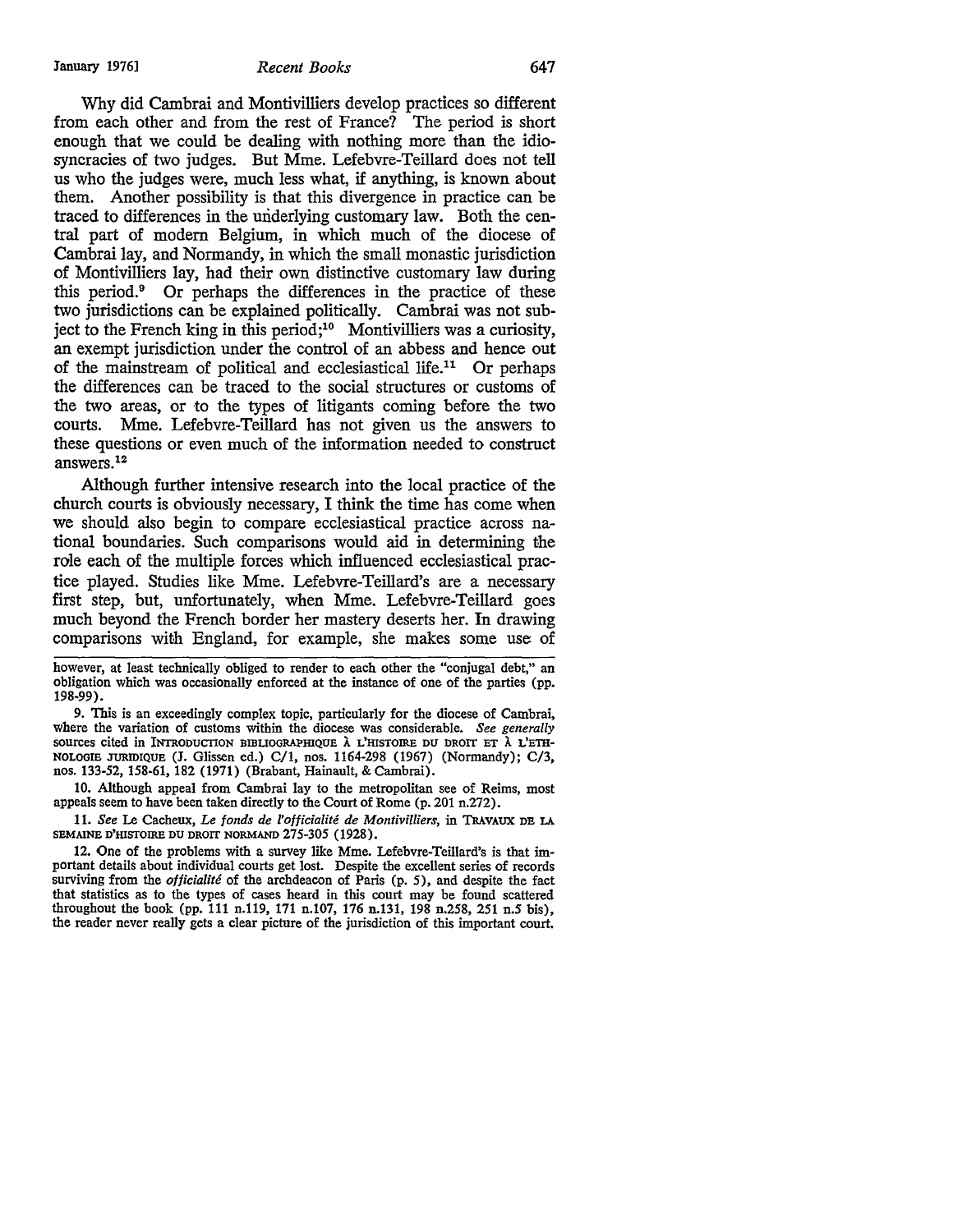Woodcock,<sup>13</sup> but does not seem to know Sheehan,<sup>14</sup> or Logan,<sup>15</sup> or, most disturbingly, Marchant, 16 whose study of the York courts covers a period quite close to her own. Those of us who have worked with the English church courts have been even more parochial: Although the earliest French church-court records have been in print for some time, the only English-language study that I know of which uses them is an unpublished licentiate thesis.<sup>17</sup>

What follows is but a series of suggestions for future comparative studies of the English and French church courts. It is based on my own incomplete knowledge of the English records, and I have had to rely on memory for some of the examples. Furthermore, my own work has been principally with English records of the thirteenth and fourteenth centuries; hence, some of the divergences which I note between English and French practice may be the result of differences in time rather than place.

The initial impression that one gets after reading Mme. Lefebvre-Teillard's account is that the English and French ecclesiastical courts were clearly part of the same world. The procedures used by both courts were basically the same, even in the respects in which they differed from the academic law. For example, in England, as in France (p. 51), it is difficult to distinguish a preemptory exception from a substantive defense; in both English and French practice the canonical prohibition of women's testimony had become pretty much a dead letter (p. 82). Many of the basic categories of jurisdiction were also the same: Marriage, testament, contract, benefice, and tithes cases are found in both courts, as well as a whole series of offenses which were left to the church courts because of their lack of secular importance or their peculiarly ecclesiastical nature.

Yet, the closer one looks the more one is struck by the fact that the differences between the practice of the English and French ecclesiastical courts are as important, if not more important, than the similarities. Take, for example, the difficult question of the relationship between the ecclesiastical and the secular courts. In France, as in England, there was considerable friction between the two, particularly when it came to drawing jurisdictional boundaries. In France, as in England, the church courts had a considerably broader

16. R. MARCHANT, THE CHURCH UNDER THE LAW (1969).

17. K. Corsano, Marriage Law in Fourteenth Century France (1969) (unpublished M.S.L. thesis, on file at the Pontifical Institute of Mediaeval Studies, Toronto).

<sup>13.</sup> B. WOODCOCK, *supra* note *5.* 

<sup>14.</sup> M. SHEEHAN, THE WILL IN MEDIBVAL ENGLAND (Pontifical Institute of Mediaeval Studies, Studies and Texts No. 6, 1963); Sheehan, *The Formation and Stability of Marriage in the Fourteenth Century: Evidence of an Ely Register,* 33 ME-DIEVAL STUDIES 228 (1971).

<sup>15.</sup> F. LoGAN, EXCOMMUNICATION AND THE SECULAR ARM IN MEDIEVAL ENGLAND (Pontifical Institute of Mediaeval Studies, Studies and Texts No. 15, 1968).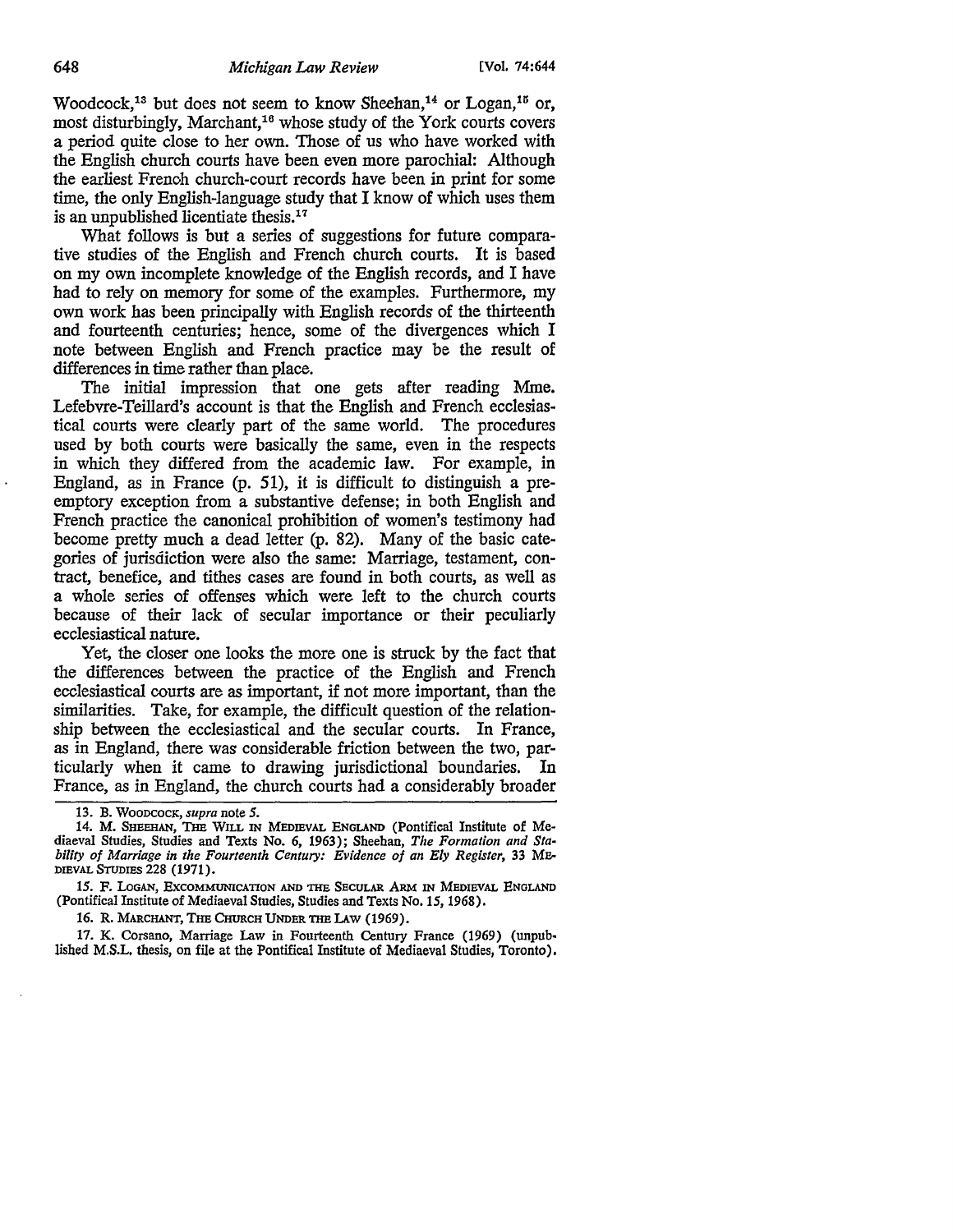#### January 1976] **Recent Books** 649

jurisdiction in fact than they "ought'' to have had, at least if one determines that "ought" from the judgments of the royal courts.18 Mme. Lefebvre-Teillard's basic perception of why the church courts continued to entertain cases that they "ought" not to have heard is, I think, equally applicable to England: the litigants continued to come to them. The litigants continued to come for a congery of reasons that included custom, the fact that churchmen were the traditional arbiters of disputes, and the fact that the church courts were relatively cheap. The fees seem to have been reasonable; the courts were, in many instances, situated closer to the litigants; and ecclesiastical court procedure was relatively expeditious (pp. 31, 61-64, 124-26, 265).

On the other hand, there was a marked difference between the two countries as to where these de facto jurisdictional lines were drawn. In France, in the early sixteenth century, ordinary contract litigation continued to constitute a major part of some church courts' jurisdiction (pp. 222-60), whereas contract cases virtually disappeared from the English church courts during the same period.<sup>19</sup> The French courts also entertained a general action for battery (pp. 125, 128) and actions arising from disputes concerning the segregation of lepers and the appointment of midwives (pp. 123-24); none of these actions, to my knowledge, were ever entertained by the English church courts. On the other hand, the jurisdiction of the French courts in regard to testaments declined in this period (pp. 116-19), whereas in England it remained an important part of the ecclesiastical jurisdiction (although shared with the secular courts).<sup>2</sup> ° Furthermore, while the French church courts did entertain defamation actions (pp. 114, 125-26), such actions were obviously not a staple of the courts' jurisdiction, as they were in England.<sup>21</sup>

With regard to the relationship between ecclesiastical and secular jurisdictions, perhaps the most important difference between the two countries lay in the dynamics of that relationship. One gets the impression that the French secular courts were far more vigorous than the English secular courts in enforcing their jurisdictional pretensions. The basic procedural device in England for enforcing the claims of secular justice against the church courts was the writ of pro-

<sup>18.</sup> *See* pp. 130-38; Donahue, *Roman Canon Law in the Medieval English Church: Stubbs vs. Maitland Re-examined After 75 Years in the Light of Some Records From the Church Courts,* 72 MICH. L. REv. 647, 660-65 (1974).

<sup>19.</sup> *See* Helmholz, *Assumpsit and Fidei Laesio,* 91 L.Q. REv. 406, 427 (1975); R. Helmholz, Private Actions for Breach of Faith in the Medieval Church Courts (unpublished paper delivered at Am. Soc. for Legal History, 3d Annual Meeting, Chicago, Nov. 9, 1973). Mme. Lefebvre-Teillard suggests that the French practice may have ended with the *ordonnance* of Villers-Cotterets (1539) (pp. 126-27), but the temporal limitation of her study does not permit her to trace its effects.

<sup>20.</sup> *See* R. MARCHANT, *supra* note 16, at 86-113.

<sup>21.</sup> *See id.* at 62.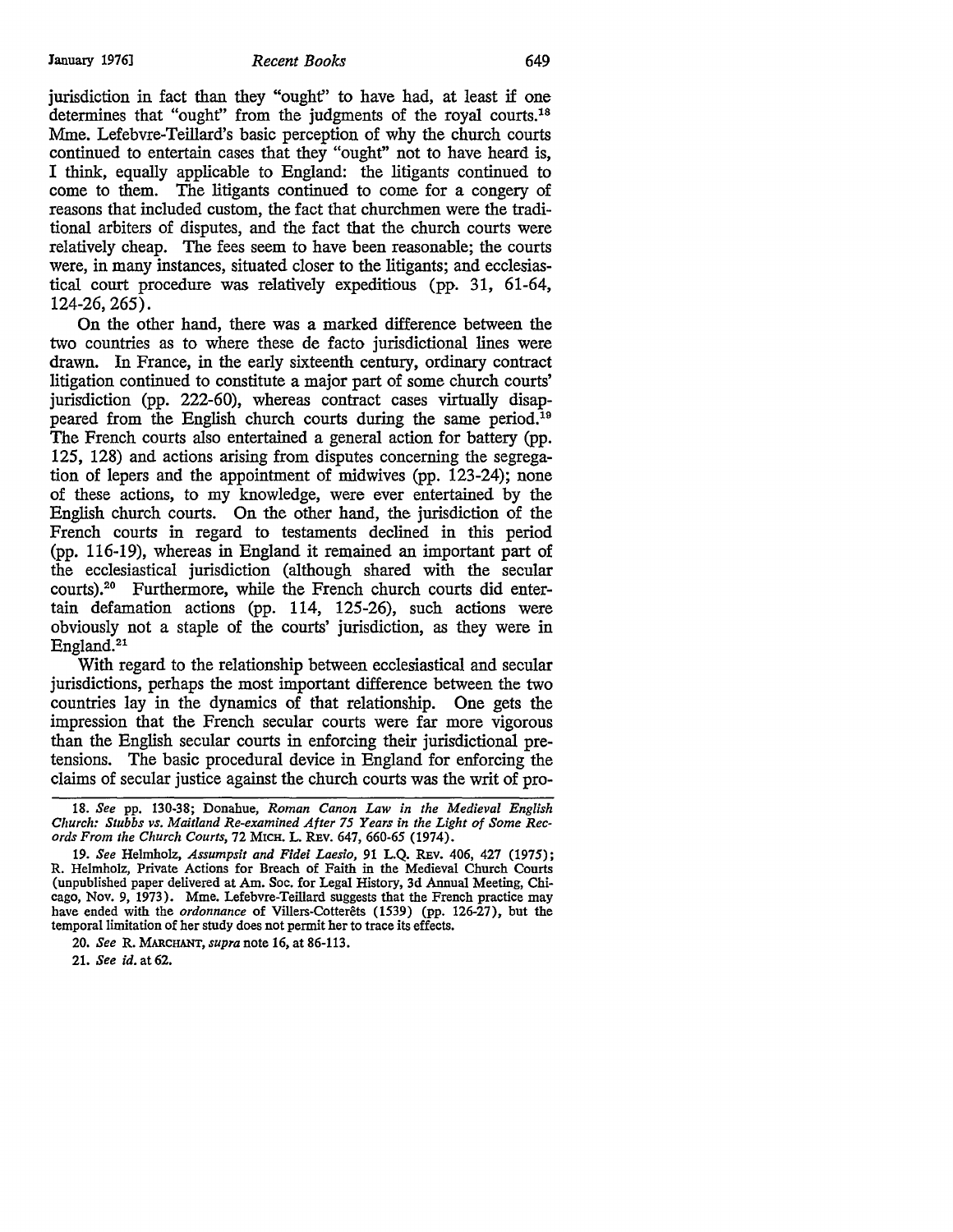hibition. Although once the royal courts issued such a *writ* it was almost always obeyed, its issuance depended in the first instance upon the willingness of the litigant to go to Westminister to obtain it.<sup>22</sup> In France, too, a litigant could stop an ecclesiastical court from proceeding; this was accomplished by bringing before the secular courts an *appel comme d'abus* (pp. 69-70). The French, however, had an institution for enforcing the royal jurisdiction which, unlike the English prohibition system, did not depend on the willingness of one of the litigants to bring his claim to the attention of the secular courts: the *procureurs du roi,* who by royal edict were supposed to sit in every ecclesiastical court and whose principal function in ecclesiastical proceedings seems to have been to ensure that the ecclesiastical court did not infringe upon the prerogative of the king's courts (p. 41). Thus, while the situation in England might be described as one in which a litigant brought before a church court in a matter that "ought" not to have been there could obtain royal justice if he wanted it, in France the secular courts attempted to make sure that the litigant received royal justice whether he wanted it or not.

This difference should not be exaggerated; the number of cases in the French ecclesiastical courts that "ought" not have been there should make us cautious of overstatement. Nonetheless, there is substantial evidence that the French secular jurisdiction was decidedly more at odds with the ecclesiastical jurisdiction than was the case in England (at least as was the case in England until the beginning of the seventeenth century).<sup>23</sup> The French church courts were apparently having difficulty in obtaining the aid of the secular arm in enforcing their process and judgments (pp. 50, 122) ; 24 the secular theory that all possessory actions belonged in the secular courts (a marked contrast to the theory in England)<sup>25</sup> was causing the French church courts to lose benefice and tithe litigation (pp. 119-20, 138); and I know of no instance in England, as there was in France, of a secular official placing his sergeants on the road to the church court in order to constrain litigants to buy commissions forbidding the church court from proceeding  $(p. 126)^{28}$ 

Much more careful study is needed before we can clarify the significance of the differences in the way in which the lines of

25. In England, the church courts seemed to have used possessory actions to gain jurisdiction over cases that might otherwise have been heard in the secular courts. *See* Donahue, *supra* note 18, at 661-63. *Cf. id.* at 676-77.

26. The matter came to litigation, and I doubt it was a common practice.

<sup>22.</sup> *See* Donahue, *supra* note 18, at *665-68,* 701, and sources cited therein.

<sup>23.</sup> On the jurisdictional battle between common lawyers and the church courts in this period, see generally B. LEVACK, THE CIVIL LAWYERS IN ENGLAND 1603-1641 (1973).

<sup>24.</sup> In France, an excommunicate had to remain so for a year before the aid of the secular arm could be invoked; in England, the period was forty days. *See generally* F. LooAN, *supra* note *15.*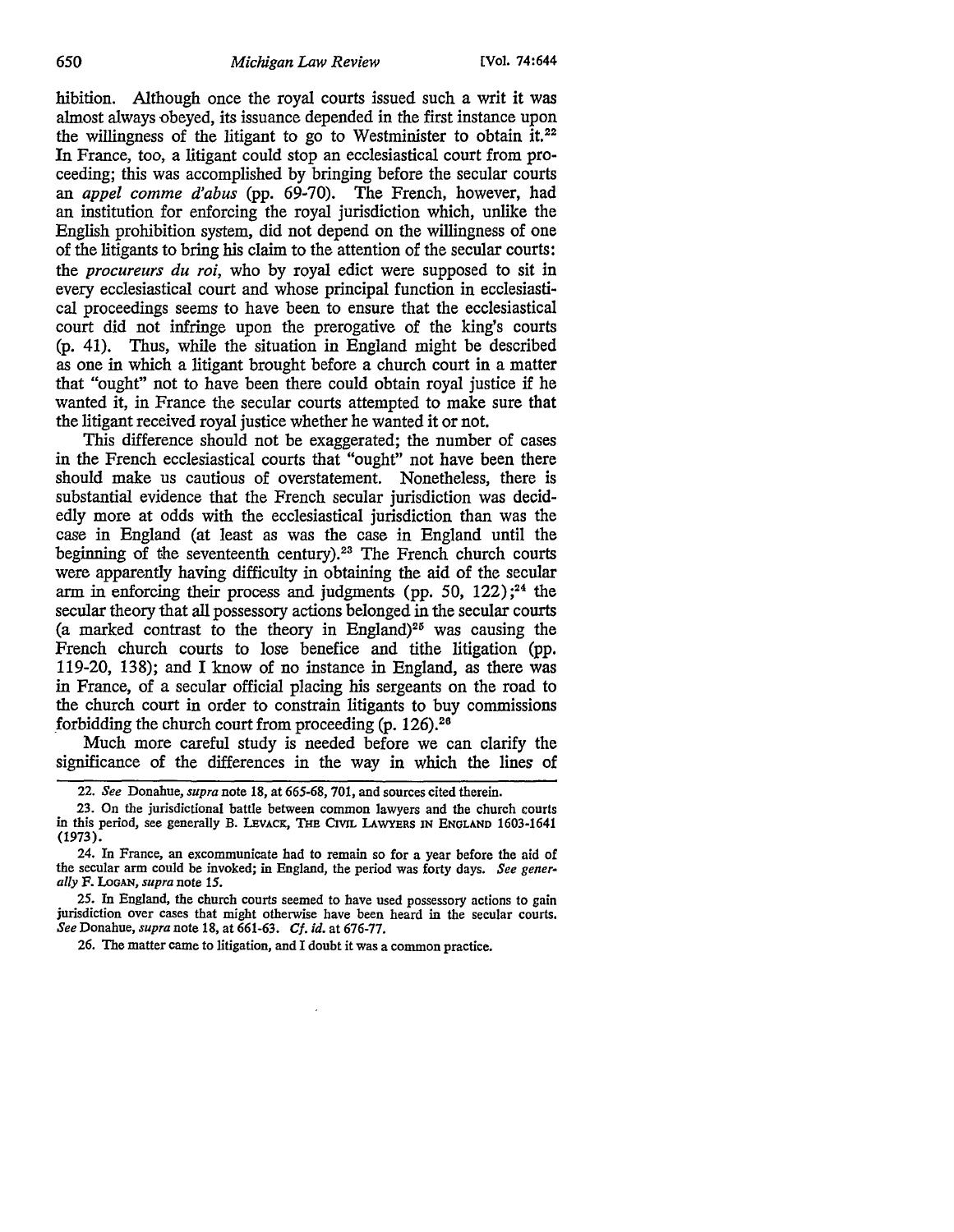ecclesiastical jurisdiction were drawn (both de facto and de jure) in England and France. As for the difference in dynamics between the two countries, the French had clearly devised a more effective enforcement mechanism. Why? Could it be that the English didn't want a more effective enforcement mechanism? Could it be that there was a difference in attitude about law enforcement generally?

Another area that presents fertile ground for future comparative study is the ecclesiastical courts' jurisdiction over marriage and separation. In both England and France, the jurisdiction of the church courts over marriage matters was probably their most important area of jurisdiction, at least from the point of view of the layman. Here the significant differences lie not so much in the law applied (although there are differences), $27$  as in the types of cases coming before the courts. In England, the most frequent type of action seems to have been one concerning a *de presenti* marriage performed without regard to the required solemnities<sup>28</sup> $-$ -a "clandestine" marriage, although that term is somewhat misleading.<sup>29</sup> Contrary to what has been suggested elsewhere,<sup>30</sup> Mme. Lefebvre-Teillard shows quite clearly that such cases did exist in France (pp. 165-71); however, these cases pale in statistical importance before cases involving contracts to marry *(de futuro* marriages) and cases involving marriages formed by a contract to marry followed by intercourse between the parties.<sup>31</sup> Furthermore, and again in contrast

27. *Compare* pp. 186-200, *with* R. HELMHOLZ, MARRIAGE LITIGATION IN MEDIEVAL ENGLAND 100-07 (1974) (separations of goods); pp. 208-12, *with* R. HELMHOLZ, *supra,* at 110 (actions for dowry and marriage portions).

28. *See, e.g.,* **R.** HELMHOLZ, *supra* note 27, at 25-26; Sheehan, *supra* note 13.

29. Many of the "clandestine" marriages that were the subject of litigation in England were not secret, at least in the sense of unwitnessed; they were merely marriages in which the parties exchanged words of present consent before friends, rather than before a priest at the church door after the proclamation of the banns. The Church frowned on informal marriages of this sort, but recognized their validity until the Council of Trent. *See* Donahue, *The Policy of Alexander Ill's Consent Theory of Marriage,* in PROCEEDINGS OF THE FOURTH INTERNATIONAL CONGRESS OF MEDIEVAL CANON LAW 335 (S. Kuttner ed. 1975).

30. *See* Levy, *L'officialite de Paris et les questions familiales* il *la fin du XIVe siecle,* in 2 ETUDES D'HISTOIRE DE DROIT CANONIQUE DEDIEES A GABRIEL LB BRAS 1265 (1965); Turlan, *Recherches sur le mariage dans la pratique coutumiere (Xlle-XV[e*  s.), 35 RÉVUE HISTORIQUE DU DROIT 477 (4th. ser. 1957).

31. Mme. Lefebvre-Teillard's data seem to include 56 contract cases (p. 148 n.6), 14 clandestine marriages (p. 166 n.82), and approximately 40 contracts followed by intercourse (p. 171 n.107) for the *officialite* of the archdeacon of Paris for the years 1499 to 1506. Note 82 is not completely clear as to dates; note 107 refers to 1505 rather than 1506 (probably because the criminal register ends in December 1505, while the civil register continues until February 1506) and contains an erroneous cross-reference, which I think is intended to be to note 82. Although further precision on Mme. Lefebvre-Teillard's part would have led to clearer statistics, it is frequently difficult to tell from a register precisely what is at stake. For example, an entry reproduced on p. 152 n.22 is used to illustrate an order by the official that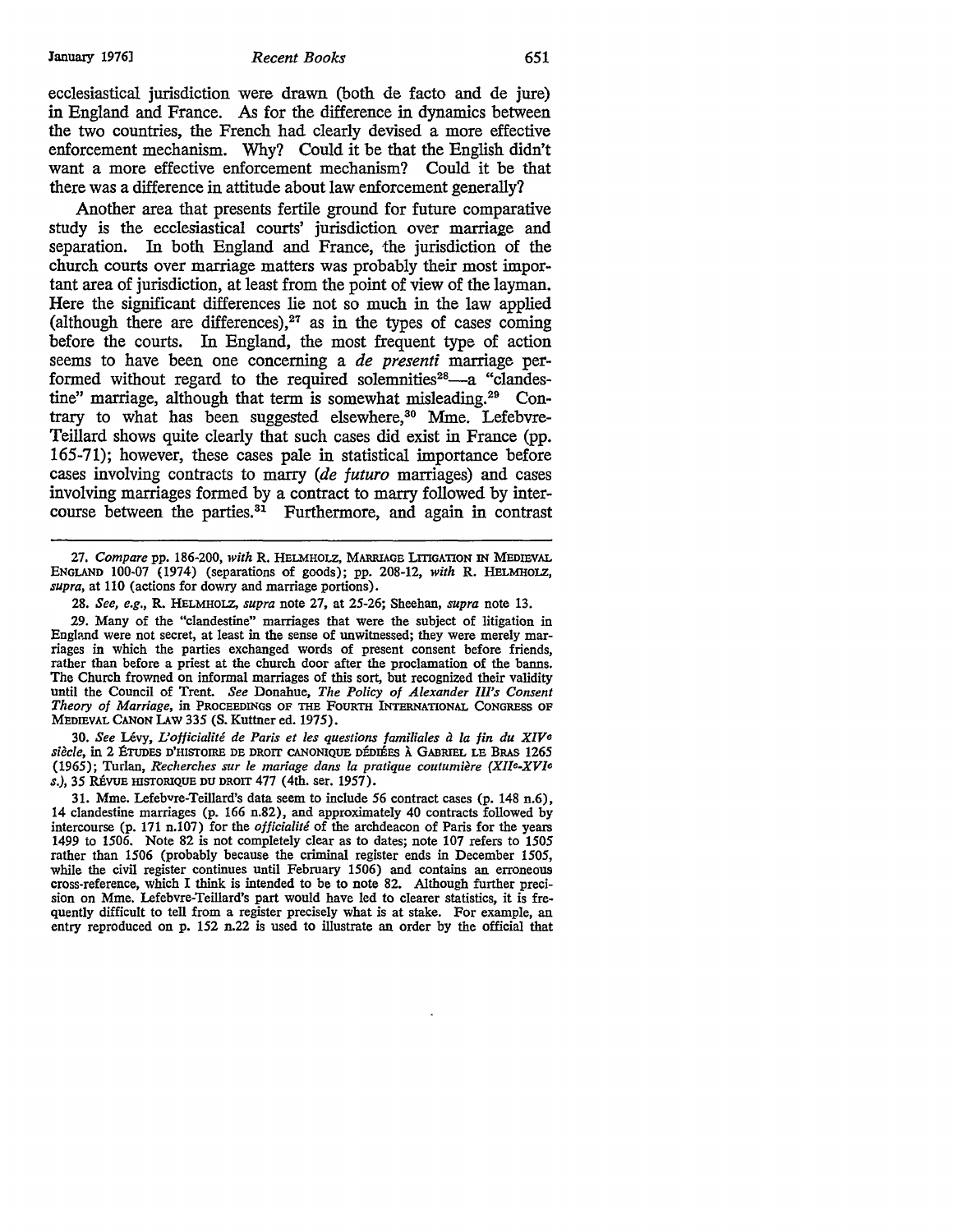to England, 32 actions for judicial separation made up a significant portion of the marriage and separation cases before the French church courts.<sup>33</sup>

How are these differences to be explained? Without attempting to prejudice further research, it strikes me that an explanation for the first difference-the type of marriage formation case brought before the courts-may be found in a difference in the underlying societies. Marriage contracts simply do not seem to have been much used in England, hence the absence of litigation about them. The reason why such contracts were not much used may lie in folk custom, or in the fact that marital property law was relatively inflexible, or in some combination of custom and law. We would need to know more both about local marriage customs<sup>34</sup> and about who the litigants were before we could arrive at a definite conclusion on this matter.

The second difference—the relative absence of separation cases in the English courts—may be related to a difference in methods of law enforcement. A figure who played a large role in the French records (p. 34) and who is notably absent from the English records is the promoter, a type of prosecutor whose job it was to ferret out offenders and bring them before the court.<sup>35</sup> French promoters seem to have regarded it as part of their function to bring before the court married persons who were not living together (p. 179). Thus, it may be that the threat of prosecution, coupled with a more complicated law of marital property, forced couples whose marriage was breaking up before the French church courts. The courts may, in turn, have been forced to elaborate on the law of separation of goods in order to resolve these disputes.

Thus, in the area of marriage litigation, as in the area of the relations between the ecclesiastical and secular jurisdictions, variations in French and English attitudes toward law enforcement appear to have had an important influence on the development of differences in the church courts' practice. The English courts seem to have been willing to leave much more to the litigants; at least in an instance case, if the parties did not want to press a point, the court rarely

engaged parties solemnize their marriage, but the entry could also be a sentence in a case of *de presenti* informal marriage.

<sup>32.</sup> *See* R. HELMHOLZ, *supra* note 27, at 74-76, 101, 111.

<sup>33.</sup> There were 29 cases of separation of goods before the Paris archidiaconal *officialite* between 1500 and 1506 (p. 198 n.258).

<sup>34.</sup> For example, in marked contrast to France (p. 157) and to what would seem to be the case for the rest of England, the depositions of the Chester Consistory Court, 1561-1566, reveal a remarkably large number of cases in tracts of children below the age of puberty. *See CHILD-MARRIAGES*, DIVORCES AND RATIFICATIONS (F. Fumivall ed., Early English Text Society No. 108 (O.S.), 1897).

<sup>35.</sup> The *apparitor* (Chaucer's summoner) may have played a somewhat similar role so far as investigation of offenses is concerned, but I know of no English record